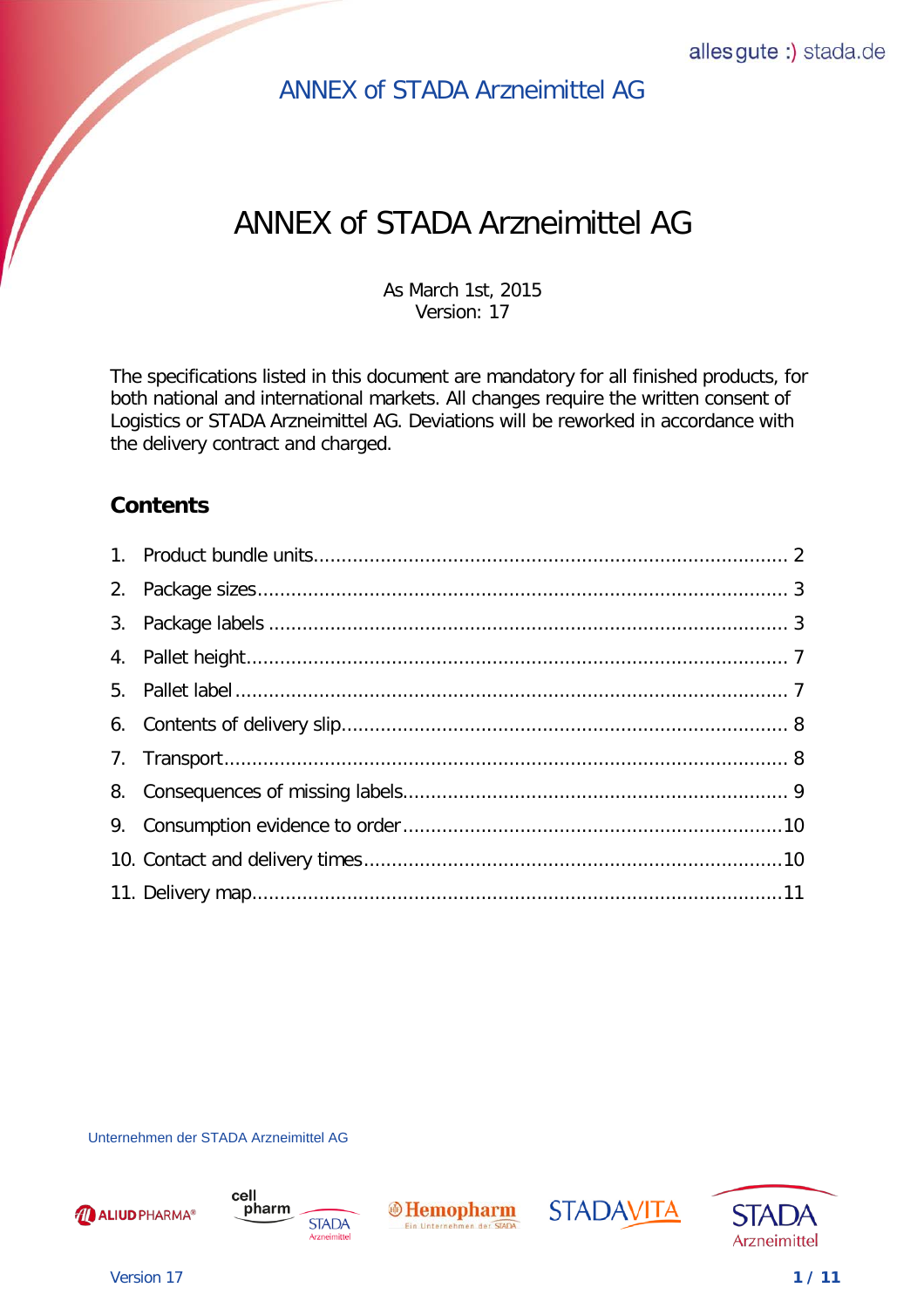# <span id="page-1-0"></span>**[1. Product bundle units](#page-0-0)**

The product must be bundled into the following gripping units:

#### **Solid and paste forms:**

6-part or 12-part bundle

#### **Liquid forms:**

up to 100 ml always as 6**-part** bundle from 100 ml **no** bundle

- Bundles are only permitted as banderole, they must **not** be shrink-wrapped.
- The bundle unit must fit into the smallest package (**250 x 250 x 150)** described in section 2.
- For professional samples, bundles are not needed
- For 1=1 articles, additional cartons as shown in this **negative example** are **not allowed** to use:



Unternehmen der STADA Arzneimittel AG









**STADAVITA** 

Version 17 **2 / 11**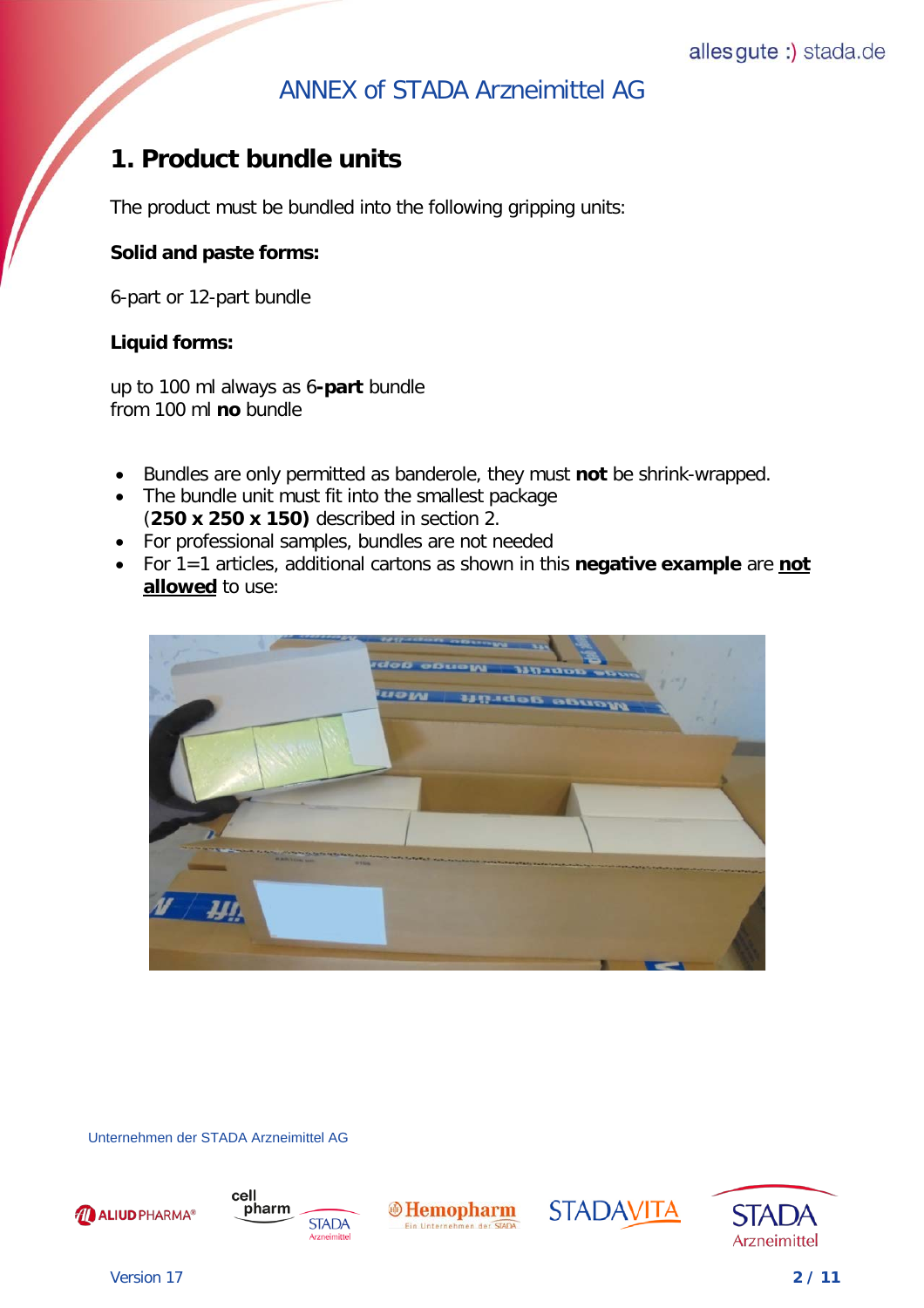# <span id="page-2-0"></span>**[2. Package sizes](#page-0-0)**

The overall dimensions of the packages as well as individual dimensions (length, width, height) must not exceed the following dimensions, and not fall below the minimum dimensions. This is necessary because different packages can't be transported with our conveyor systems. The package sizes have to be uniform for each batch. Packages of finished pharmaceuticals must not exceed the maximum weight:

#### **Maximum dimension in mm: 600 x 450 x 400 Minimum dimension in mm: 250 x 250 x 150 Maximum weight: 20 kg**

- The content of every package must **always** be the same, one exception is a partially filled package with the respective remaining amount.
- Only neutral, unprinted packages may be used.
- At least 85 % of the capacity of individual packages must be utilized.
- All packages on one pallet must
	- o have the same dimensions
	- o contain the same batch
	- o contain the same number of items
	- o strapping bands must not be used with cartons.

No loose forms should be inserted in the packages (such as QC testing). For example, these should be replaced with a stamp-marking directly on the outer package (eg "QC check passed"). If this is not possible, all forms should be inserted in the partly filled box.

# <span id="page-2-1"></span>**[3. Package labels](#page-0-0)**

The package label must be attached at the side of each individual package. The partially filled package must additionally be labeled to allow for immediate identification.

For the purpose of identification cytostatic drugs, a label with the "yellow hand" symbol must be attached on each carton.



Unternehmen der STADA Arzneimittel AG







STADAVITA



Version 17 **3 / 11**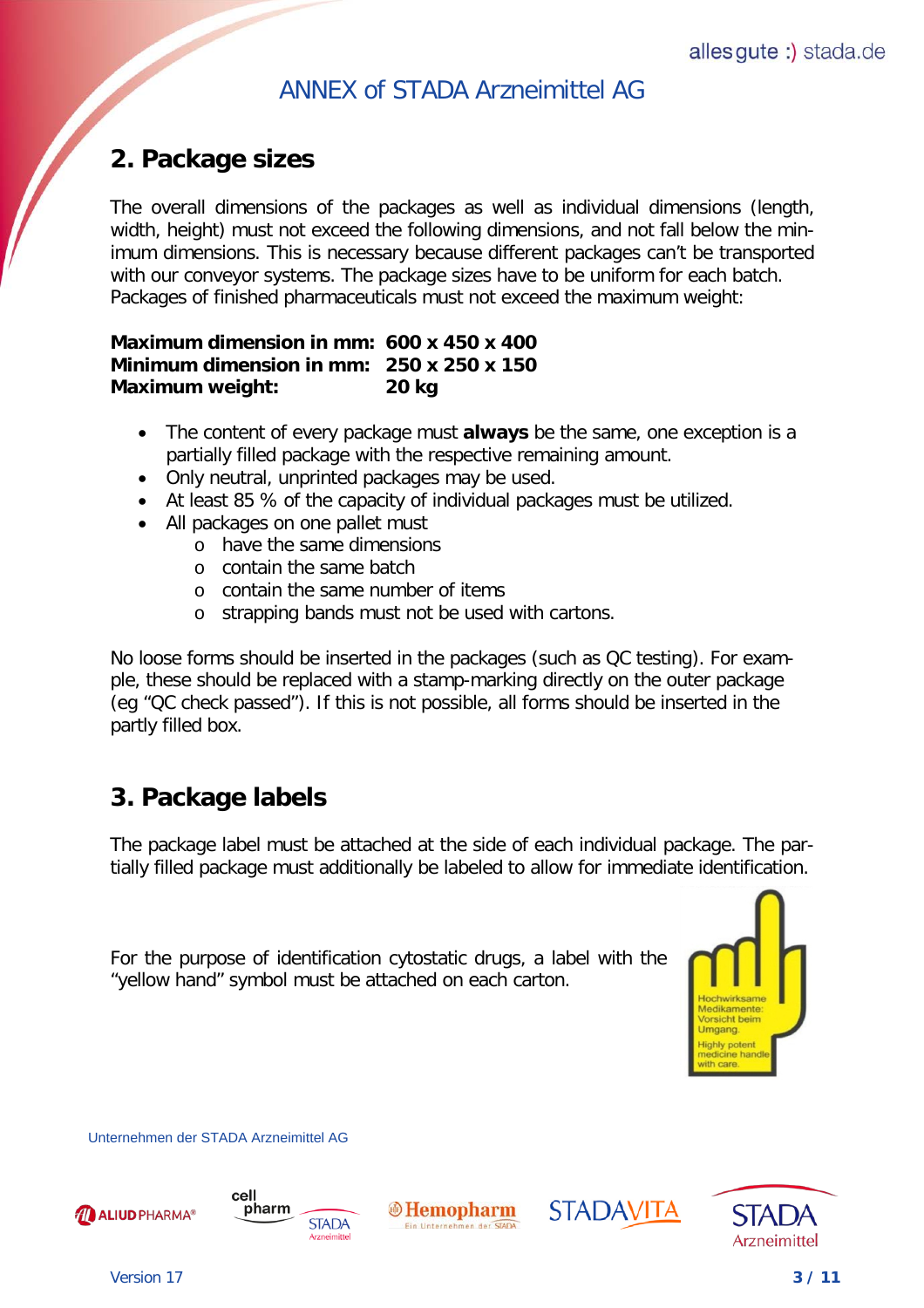Only **thermal transfer paper** may be used for preparing the package label. We explicitly state that both direct thermal paper and high-gloss types will not be accepted.

The label must contain the following details:

• In legible text:

- o Customer item number
- o Item description
- o Batch number
- o Central pharmaceutical number (PZN)
- o Units contained (in pieces)
- o Package number (consignment number)
- o Expiration date (MM/YYYY)
- Barcode 128b with the following details:
	- o Customer item number (11 digits)
	- o Batch number (10 digits)
	- o Package number (consignment number) (4 digits)
- Barcode 39 with the respective:
	- o Central pharmaceutical number (7 digits or 8 digits)

Examples for a label with 7 and 8 digits for the PZN are on our SharePoint available. You can find the SharePoint address under point 10. When using this template, a release of the label is not necessary. The carton label must be filled out completely, for questions please contact the following contacts of our goods receipt departments.

If you cannot use our template, please send us in advance an email to the corresponding goods receipt with your new label to release it (see point 10):

- Finished goods for the german marked (except narcotics): Goods receipt Florstadt
- Finished goods for the export marked and narcotics: Goods receipt Bad Vilbel

**Note:** If you got our release for your label, a new release is only necessary if changes in layout / barcodes etc. are made. A new release is not necessary if materialbased data is changed (e.g. batch number or product name).

Unternehmen der STADA Arzneimittel AG



cell



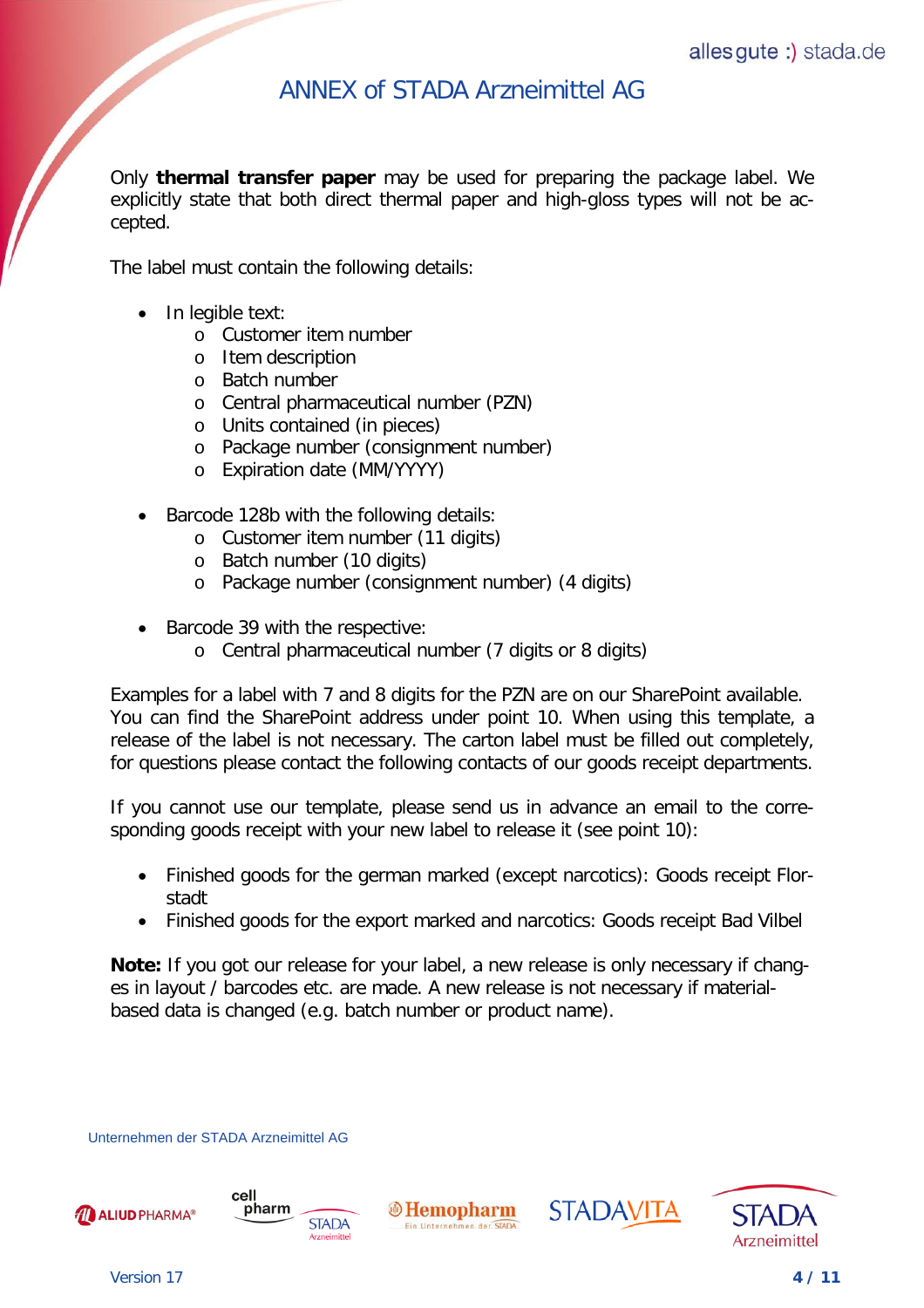#### allesgute :) stada.de

### ANNEX of STADA Arzneimittel AG

#### **The following package label serves as example for preparation:**



#### **Negative example:** Print too weak



Unternehmen der STADA Arzneimittel AG



Version 17 **5 / 11**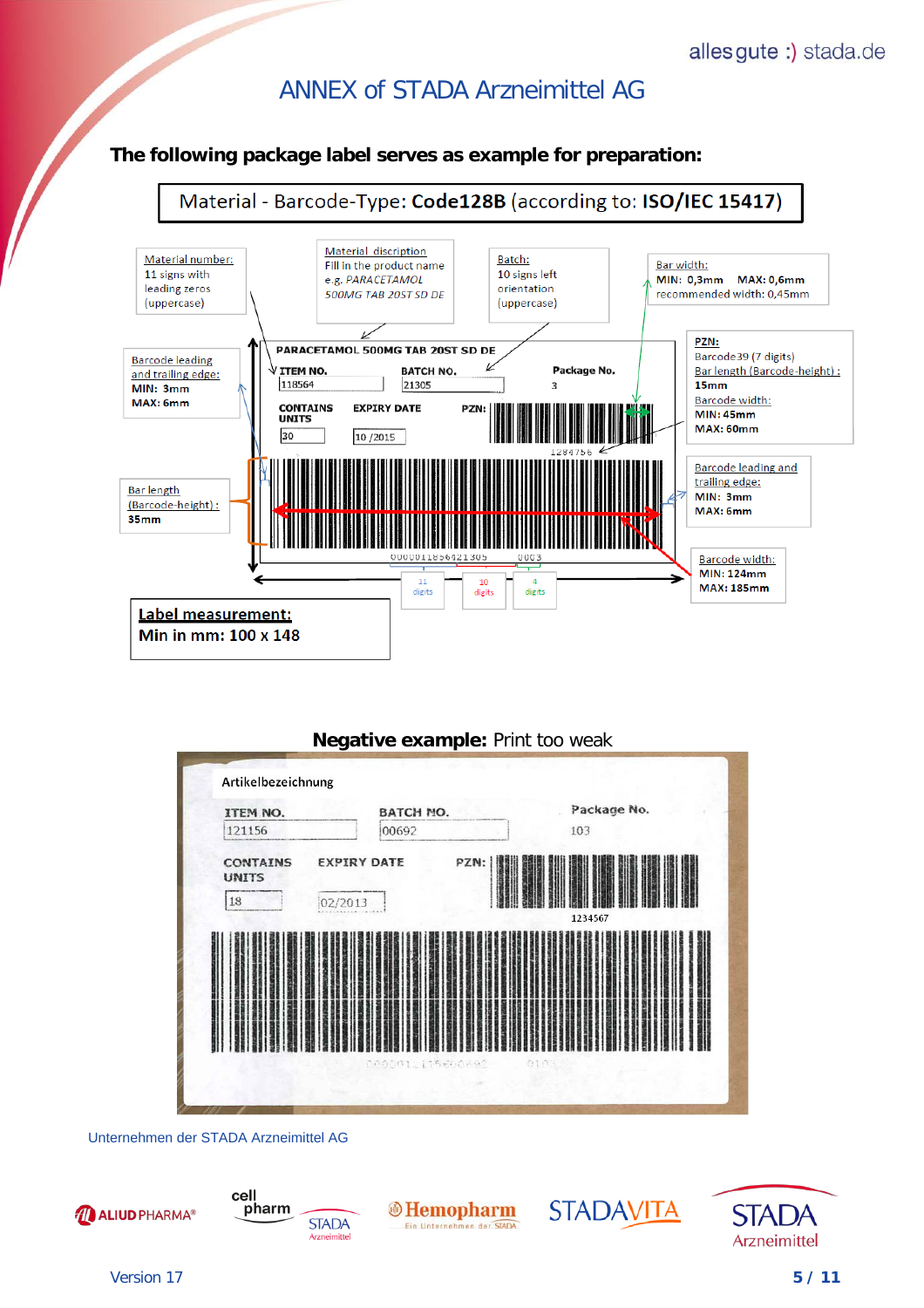

**Negative example:** Non-compliance with blank area

#### **Negative example:** Modules too wide (bars)



Unternehmen der STADA Arzneimittel AG







**STADAVITA** 



Version 17 **6 / 11**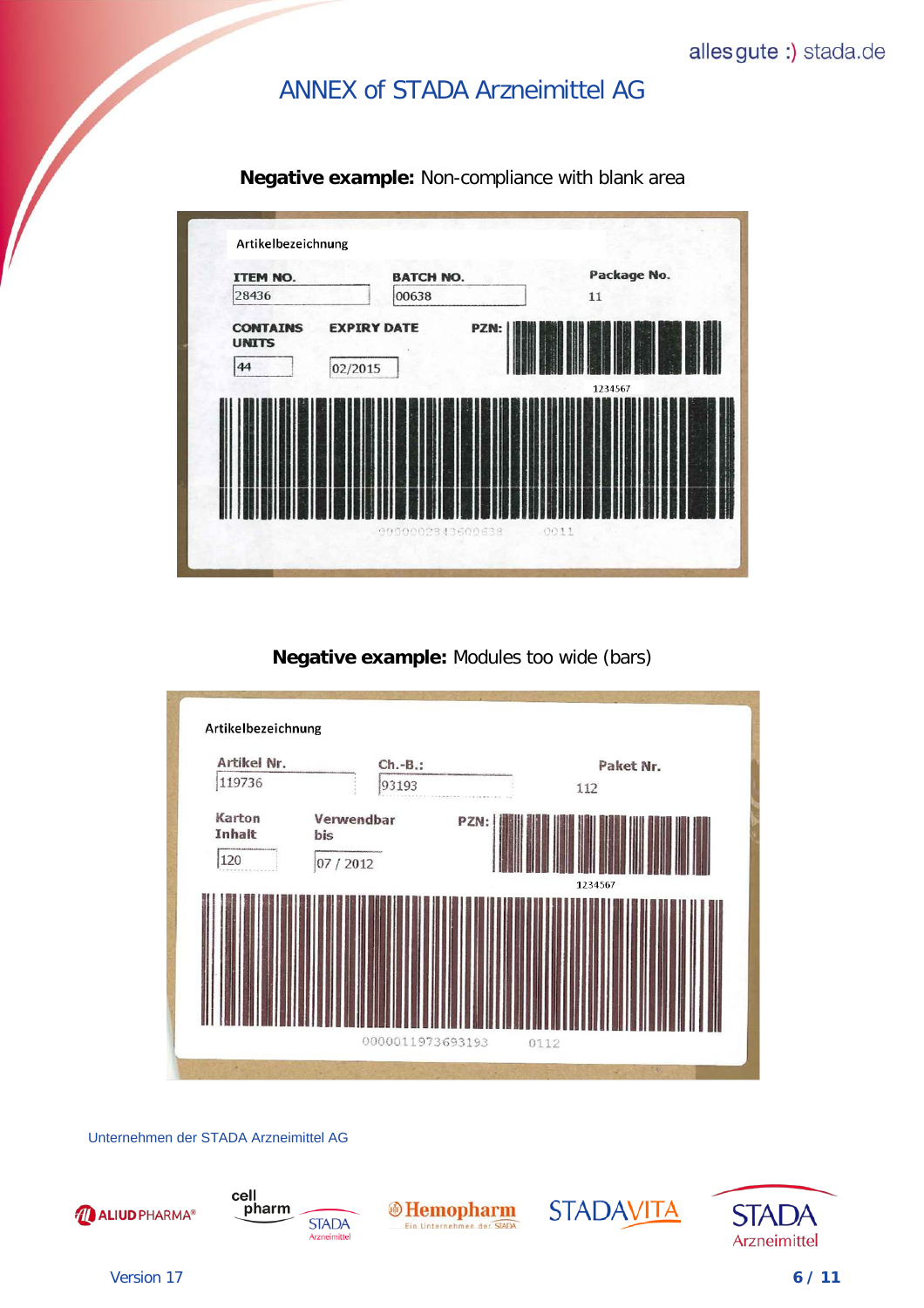# <span id="page-6-0"></span>**[4. Pallet height](#page-0-0)**

Our logistics centers only accept deliveries on new, clean Euro pool pallets (length 1200 x width 800 x height 150 mm) pursuant to DIN EN 13698 (more information can be found on our SharePoint) and to the IPPC standard.

Pallet height/load height (pallet + load)

| Norm 1 | max. 1050 mm | (corresponds to a load height of 900 mm)  |
|--------|--------------|-------------------------------------------|
| Norm 2 | max. 1500 mm | (corresponds to a load height of 1350 mm) |

Excess height is not permitted.

#### **The maximum pallet weight of 750 kg must not be exceeded! Stacking pallets is prohibited!**

All delivered pallets must be wrapped in stretch film.

**Too tight wrapping**, a **stretch wrap underlayer** and **wrapping around the pallet** should be avoided.

Only when shipped by air or sea, the individual pallets must be equipped with edge protection.

## <span id="page-6-1"></span>**[5. Pallet label](#page-0-0)**

The label must be placed visible on the outer layer of the stretch film of the pallet and contain the following details. Internal information / labels from the supplier / manufacturer as well must be placed on the outer layer of the stretch film of the pallet. On both sides of the pallet a good visible label with a temperature-note must be attached. If, for this purpose, the pallet label is used, it must be placed on both sides of the pallet as well.

 $\oplus$  Hemopharm

Ein Unternehmen der STAD

- The pallet label has to contain following details in legible text:
	- o Delivery address
	- o Always mark items from the **narcotics** area with the address supplement **A11**

**STADAVITA** 

- o Customer item number
- o Item description
- o Batch number
- o Number of packages per pallet

**STADA** 

- o Pallet number
- o Marking for data logger

Unternehmen der STADA Arzneimittel AG

cell

pharm



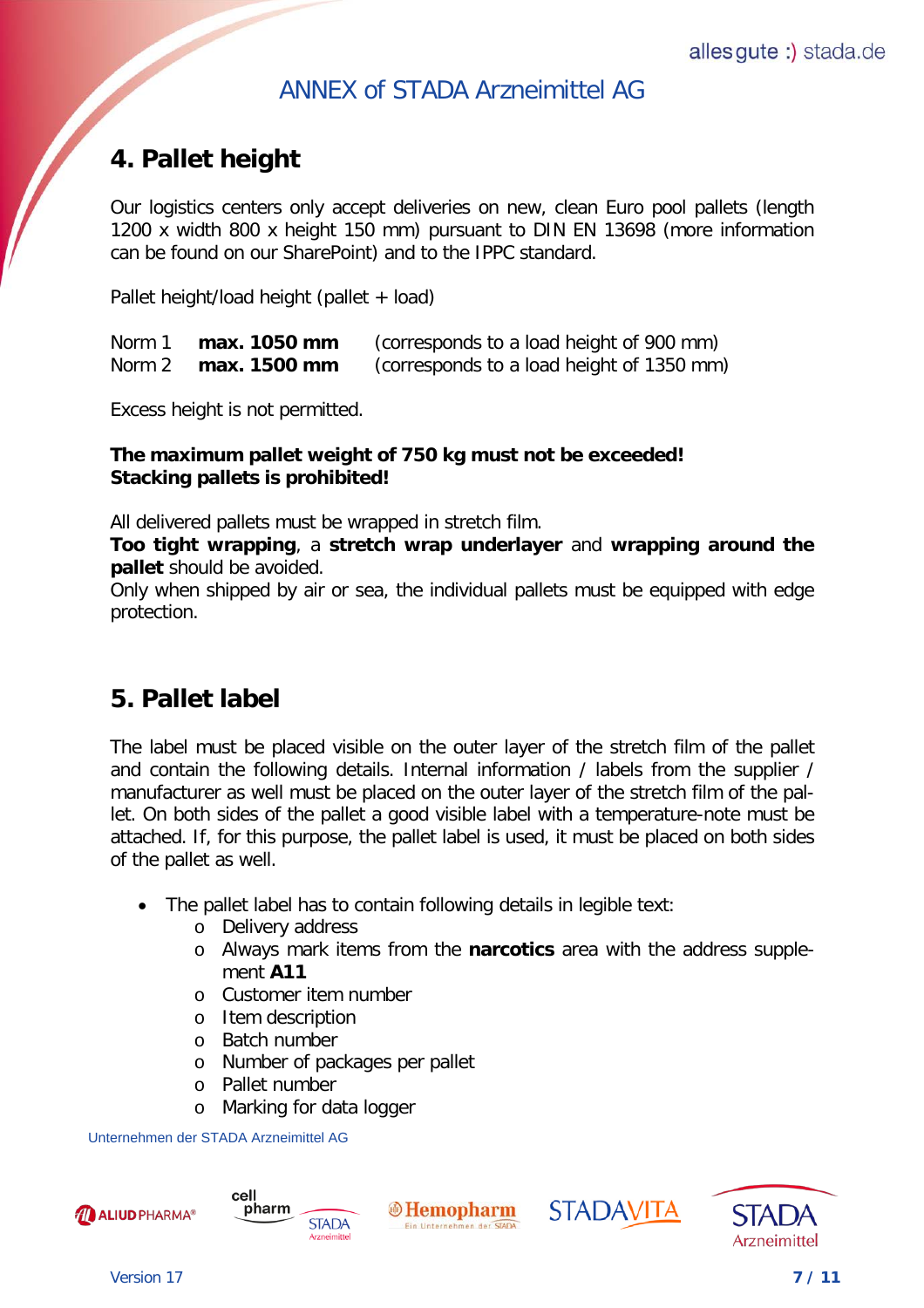# <span id="page-7-0"></span>**[6. Contents of delivery slip](#page-0-0)**

Every delivery must be accompanied by a delivery slip, the following details are required:

- In legible text:
	- o Delivery address
	- o Always mark items from the **narcotics** area with the address supplement **A11**
	- o Customer item number
	- o Item number
	- o Batch number
	- o Customer order number
	- o Delivery slip number
	- o Name of supplier
	- o Number of pallets per batch
	- o Total amount per batch incl. partially filled package
	- o Pallet number of pallet with partially filled package
	- o Pallet number of pallet with data logger and position of pallet in truck
	- o Total number of packages incl. partially filled package
	- o Package contents
	- o Temperature-note
	- o Notes for Hazardous substances (even cytostatics)

## <span id="page-7-1"></span>**[7. Transport](#page-0-0)**

**Note:** Following requirements have to be ensured from whom the transports are instructed, corresponding with the incoterms defined between the supplier and STADA Arzneimittel AG.

#### **Delivery notifications:**

Delivery notifications via fax, telephone or e-mail will not be accepted. All deliveries must be registered at the online-portal:

#### www.cargoclix.com/stada

You'll find a detailed description how to register and how booking timeframes on our SharePoint at point 10 "contact and delivery times".

Unternehmen der STADA Arzneimittel AG





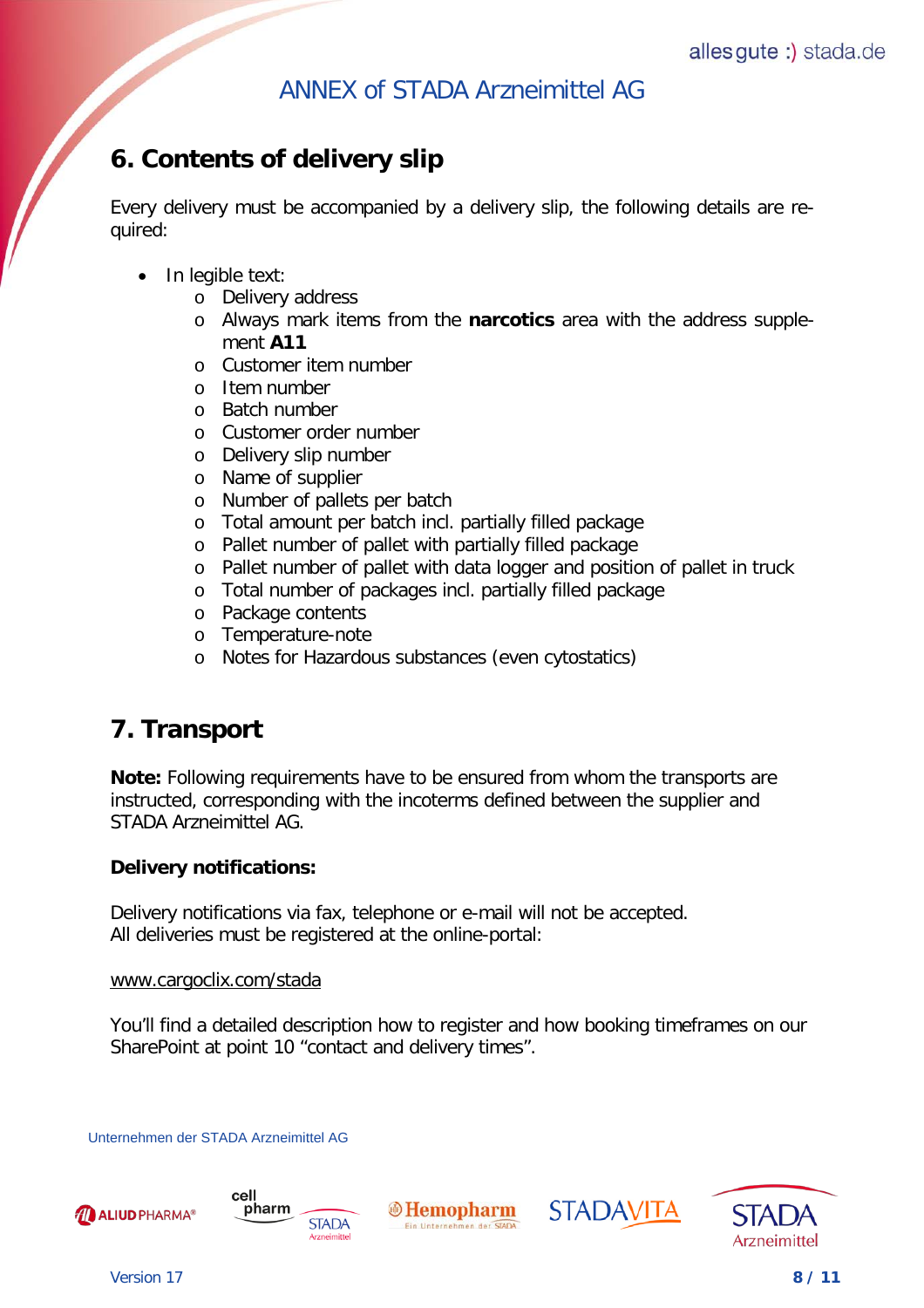Delivery vehicles without agreed time frame have to expect waiting times; invoices for standing times as a result of disregarding the online notification duty will not be accepted.

For technical problems with the online-portal "cargoclix" please contact their support.

For problems finding a time frame please contact the corresponding goods receipt (see point 10).

#### **Transport temperatures:**

The transport temperature should not adversely affect the quality of the product.

| Cold transport:    | $+2^\circ$ to $+8^\circ$ C       |
|--------------------|----------------------------------|
| Ambient transport: | $+15^{\circ}$ to $+25^{\circ}$ C |

**Regardless of the duration of transport Temperature-records are to create for the complete supply chain of all transportations** according to a validated process and validated technical equipment. At the time of delivery these are submitted per email in electronic form at "temptracking@stada.de". Transport-temperature-Deviations have to be submitted in the same way.

All recording equipment must be qualified and calibrated for their purposes.

**Data-Loggers should not be used** - except in case of transportations as airfreight and/or sea-freight. Then Data-Loggers are to be used in addition to maybe (partially) existing other Temperature-recording-systems, please find more information and specifications about the use of data-loggers on our SharePoint (see point 10).

## <span id="page-8-0"></span>**[8. Consequences of missing labels](#page-0-0)**

STADA Arzneimittel AG has the right to rectify missing or incomplete labels of the material with our own personnel at your expense. We reserve the right to reject acceptance of deliveries at your expense and your risk.

Unternehmen der STADA Arzneimittel AG







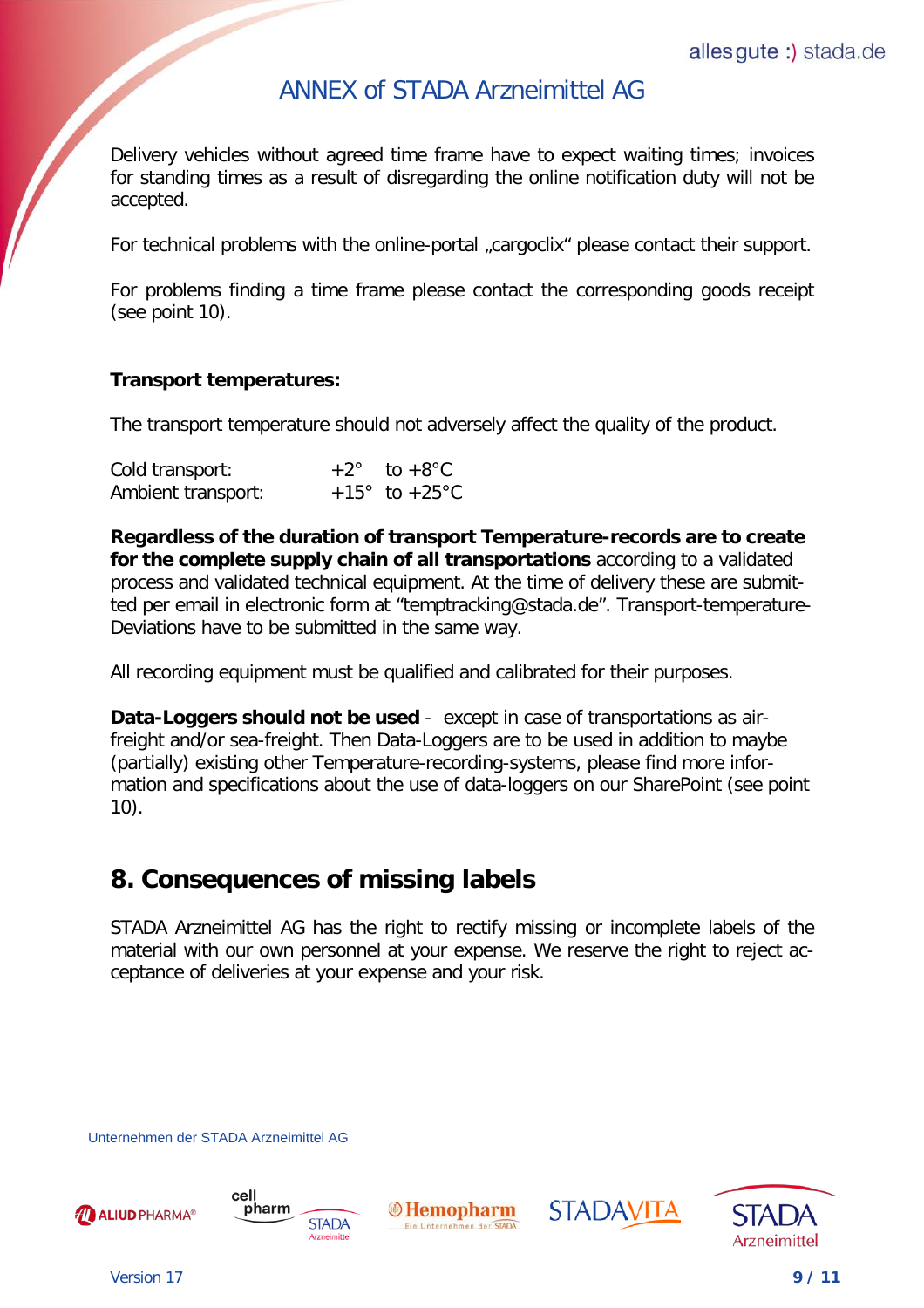## <span id="page-9-0"></span>**[9. Consumption evidence](#page-0-0) to order**

In case of deliveries of contract manufacturers it must be ensured that the delivery slips and the following proof of consumption have been completely filled in.

A form for the consumption evidence to order is available on our sharpoint. You´ll find the adress in point 10.

## <span id="page-9-1"></span>**[10. Contact and delivery times](#page-0-0)**

Stadastrasse 2 – 18 Stadastrasse 11 D-61118 Bad Vilbel D-61197 Florstadt

STADA Arzneimittel AG STADA Arzneimittel AG

Tel.: +49-(0)6101-603-320 Tel.: +49-(0)6101-603-5010 Fax: +49-(0) 6101-603-3651 Fax: +49-(0)6101-603-1717 [dscbv@stada.de](mailto:dscbv@stada.de) dscfl@stada.de btm@stada.de

The receipt of goods at the individual locations are open Monday through Friday from **07.00 am – 05.00 pm**.

Further information on this Annex can be found on our SharePoint at: **https://www.stadaportal.de**

#### **User name: stadaag\barcode-supplier Password: supplier1**

Click on "Distribution & Logistics", then choose "Barcode" and click on "Barcode Supplier".

Unternehmen der STADA Arzneimittel AG